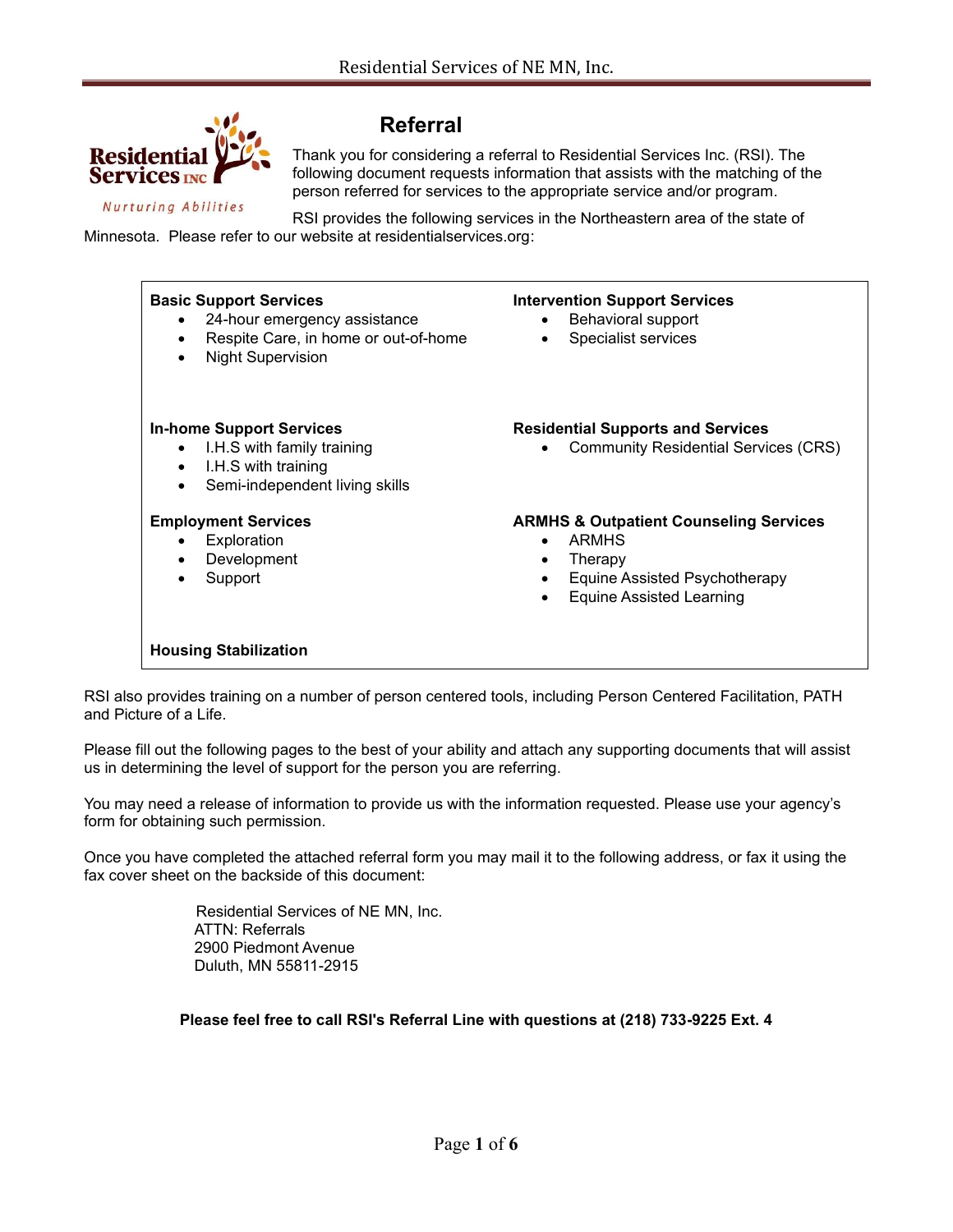# **Referral for Services Facsimile Cover Sheet**

To: Residential Services of NE MN, Inc. (RSI)

Regarding: Referral for Services

#### Phone: (218) 733-9225 Ext. 4:

Fax: (218) 206-8613: For programs located in Northeastern Minnesota, Iron Range (Northern St. Louis, Itasca, and surrounding Counties) and Central Minnesota, 7E (Chisago, Isanti, Kanabec, Mille Lacs, Pine and surrounding Counties)

(218) 206-2957: For programs located in Northeastern Minnesota, Duluth Area (St. Louis, Carlton)

| From:  | Agency: |
|--------|---------|
| Phone: | Fax:    |
| Re:    | Date:   |

Number of pages including Fax cover page: \_\_\_\_\_\_\_\_

Direct or Route this Referral to:

| Nicole Lind, Senior Director for Iron Range & Region 7E Programs (CRS & In-home)                   |  |
|----------------------------------------------------------------------------------------------------|--|
| Terri McGillvrey, Senior Director for Duluth Programs (CRS & In-home)                              |  |
| <b>Alicia Hernadez, ARMHS Treatment Directors for Duluth ARMHS Services</b>                        |  |
| <b>Angela Ritacco, ARMHS Treatment Directors for Iron Range ARMHS Services</b>                     |  |
| <b>Roni Horak,</b> Clinical Director for Behavioral Health and Counseling Services, Equine Therapy |  |
| <b>Elizabeth Filmore, Employment Services, Program Coordinator</b>                                 |  |
| <b>Joel Longtine, Housing Stabilization, Program Manager</b>                                       |  |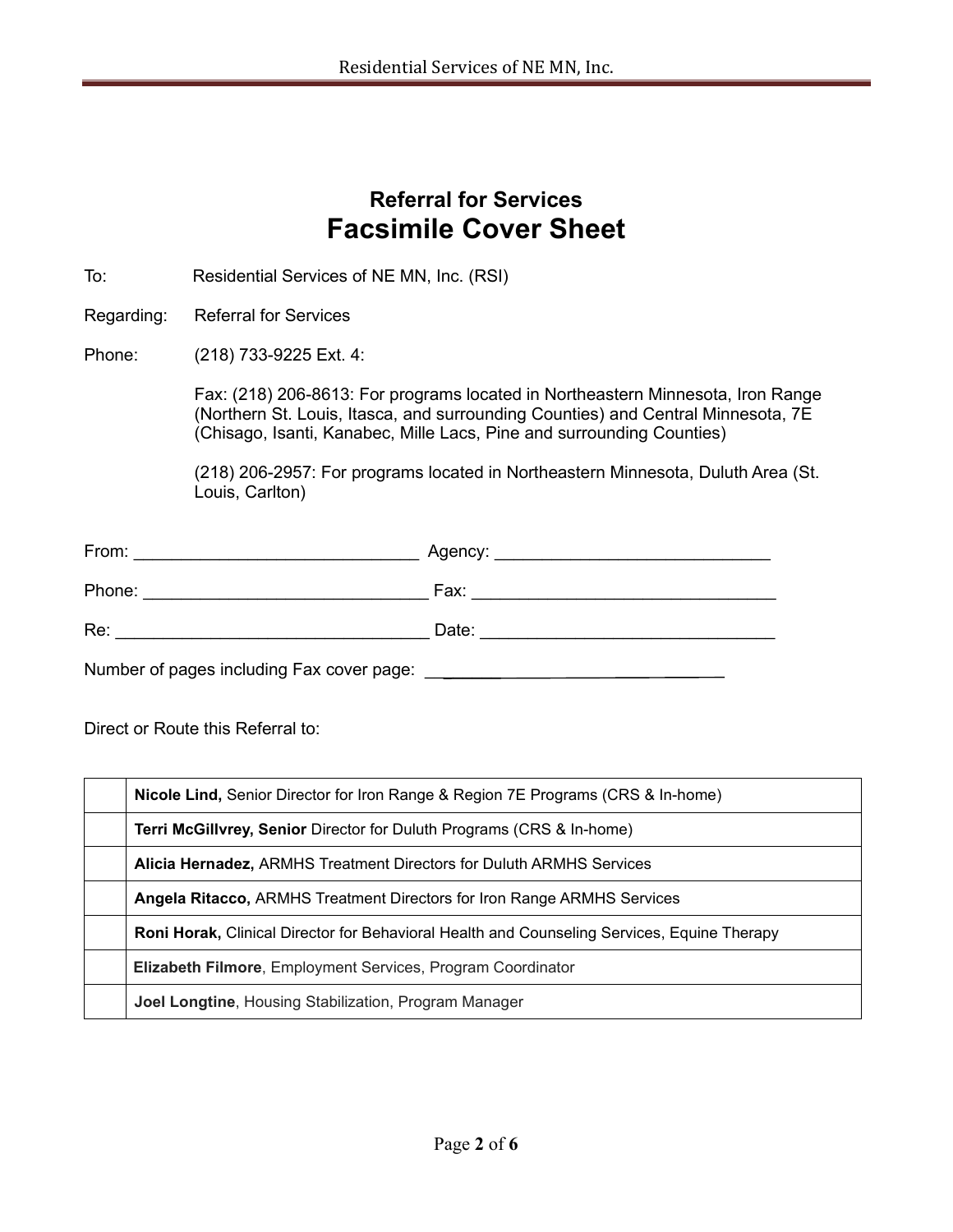## **Referral: Demographics**

| Person:                                                           |                                                                                                                                                           | Person Making<br>Referral &<br>(contact number)                             |                                                                                                                                                                                 |
|-------------------------------------------------------------------|-----------------------------------------------------------------------------------------------------------------------------------------------------------|-----------------------------------------------------------------------------|---------------------------------------------------------------------------------------------------------------------------------------------------------------------------------|
| Support needed/<br>Service type:                                  | Respite care: In home; out of home<br>Homemaker or Adult companion services<br><b>Outpatient Counseling</b><br><b>ARMHS</b><br><b>Equine Therapy</b>      |                                                                             | Residential foster Care: 24-hour awake; 24-hour with asleep staff<br>In-home supports: daily services; services less often than daily<br>Employment<br>Person Centered Planning |
| Location<br>Preference:                                           | Duluth or Surrounding areas<br>7E(Mora; Pine City; Cambridge; North Branch; Princeton; Taylors<br>Falls<br>Northern St Louis Co (Virginia, Hibbing, Cook) |                                                                             |                                                                                                                                                                                 |
| <b>Current Residence:</b><br>(Program Name,<br>Address and Phone) |                                                                                                                                                           |                                                                             |                                                                                                                                                                                 |
| Date of Birth:                                                    |                                                                                                                                                           | Age:                                                                        |                                                                                                                                                                                 |
| Sex:                                                              |                                                                                                                                                           | <b>Date Services</b><br>Needed:                                             |                                                                                                                                                                                 |
| Service/Funding<br>Types:                                         |                                                                                                                                                           | Referring<br>County:                                                        |                                                                                                                                                                                 |
| Diagnoses:                                                        |                                                                                                                                                           |                                                                             |                                                                                                                                                                                 |
| Guardian:                                                         |                                                                                                                                                           |                                                                             |                                                                                                                                                                                 |
| Legal Status:<br>(Commitment or<br>probation)                     |                                                                                                                                                           |                                                                             |                                                                                                                                                                                 |
| Case Manager:<br>(Agency, Contact,<br>Address and Phone):         |                                                                                                                                                           | <b>CADI Case</b><br>Manager:<br>(Agency, Contact,<br>Address and<br>Phone): |                                                                                                                                                                                 |
| What is driving their<br>need for a different<br>setting:         |                                                                                                                                                           |                                                                             |                                                                                                                                                                                 |
| <b>Important TO:</b>                                              |                                                                                                                                                           |                                                                             |                                                                                                                                                                                 |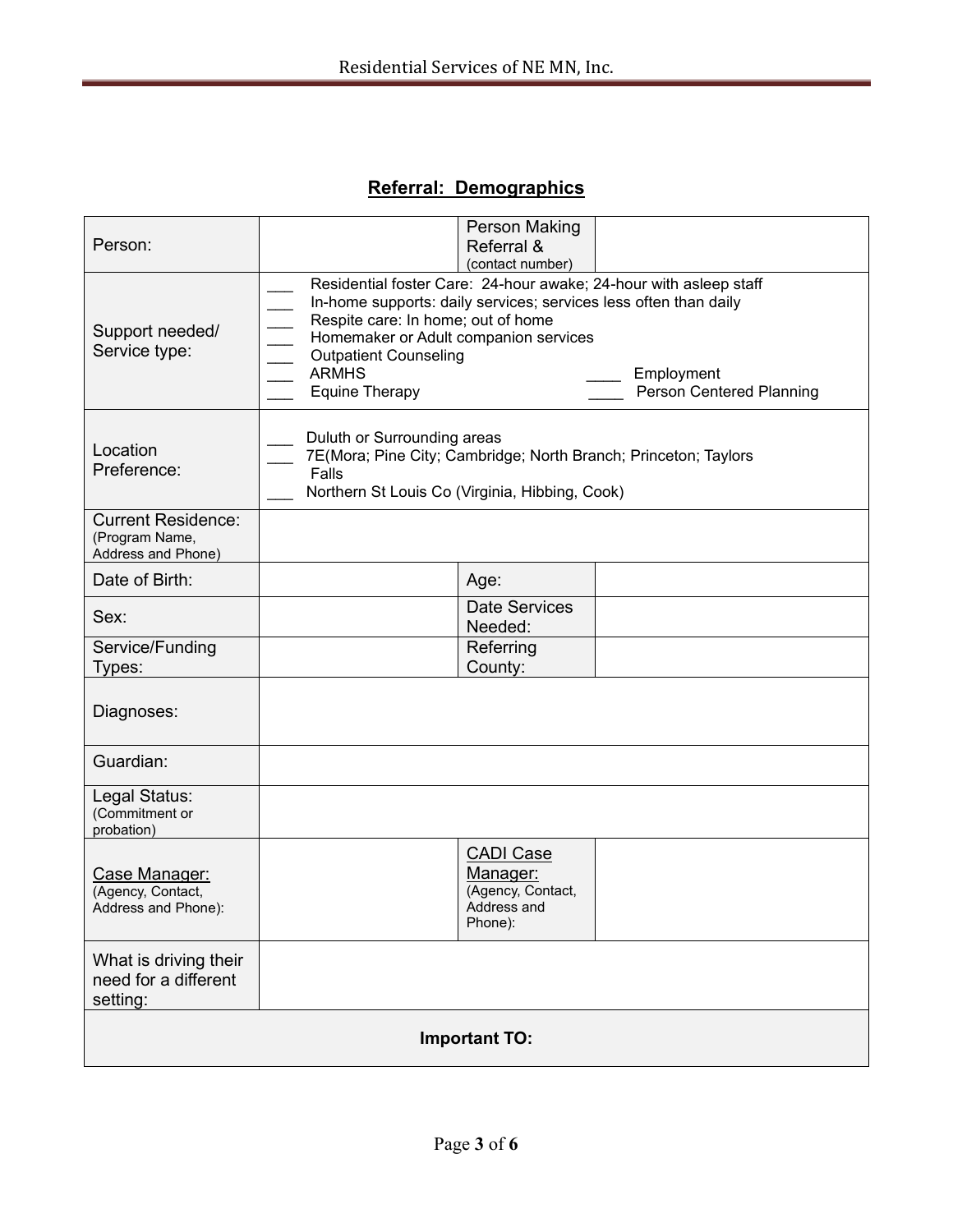| Hobbies & Interests:                                  |                                                                                                                                                                                                                                                                                                                                                                               |  |
|-------------------------------------------------------|-------------------------------------------------------------------------------------------------------------------------------------------------------------------------------------------------------------------------------------------------------------------------------------------------------------------------------------------------------------------------------|--|
| Transportation:                                       | Does this person need access to the bus lines? _______ Yes ______ No                                                                                                                                                                                                                                                                                                          |  |
| Roommate<br>preference                                | Male Female No preference<br>How does this person get along with others?                                                                                                                                                                                                                                                                                                      |  |
| <b>Important FOR:</b>                                 |                                                                                                                                                                                                                                                                                                                                                                               |  |
| Physical<br><b>Accessibility Needs:</b>               | Wheelchair Accessibility<br>One-Level/No stairs<br>History of Falls<br>No Accessibility Needs<br>Other, (Describe):                                                                                                                                                                                                                                                           |  |
| Personal and<br><b>Activities of Daily</b><br>Living: | Verbal or Physical assistance in the following:<br>Dressing Bathing Hygiene Eating<br>____ Toileting ____ Transfers/Positioning (types: ________________________)                                                                                                                                                                                                             |  |
| Health & Medical<br>needs:                            | Diabetes Catheters tube feeds visual/hearing impaired<br>oxygen ____ C-pap ____ colostomy care ____ seizures                                                                                                                                                                                                                                                                  |  |
| <b>Behavior Supports</b><br>needs:                    | Current or History of:<br>Aggressive behavior towards others<br>Injury to self<br>$\sim 10^{-11}$<br>Current or history of Suicidal ideation and/or attempts<br>Property destruction<br>Elopement<br>$\mathcal{L}^{\mathcal{L}}$<br>Compliance with medication, dietary, personal needs, etc<br>History of abuse (Verbal, sexual, PTSD)<br>Smoking ______ Alcohol _____ Drugs |  |

| For Office Use Only:              |       |  |
|-----------------------------------|-------|--|
| Person Taking this Referral Call: | Date: |  |
|                                   |       |  |
| Action Taken:                     |       |  |
| <b>Emailed Referral Group</b>     |       |  |
| <b>Emailed Specific Managers</b>  |       |  |
| Posted referral form on hosted    |       |  |
| No current fit                    |       |  |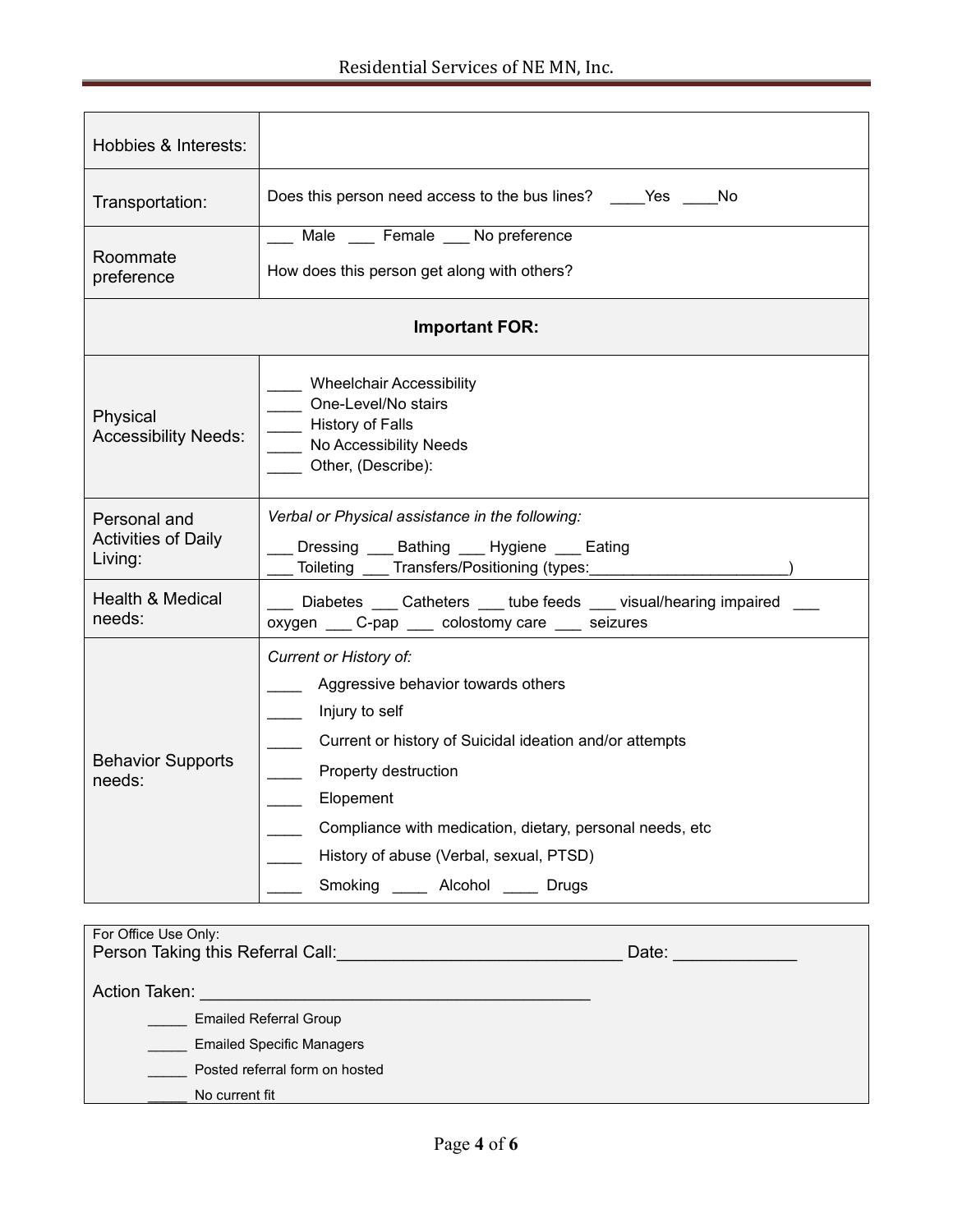Added to Wait list

### **Part 2 Referral: Matching Person to Program**

*This section is the specific program's Manager completing more follow-up on the above information.*

| Additional Information Gathered for the Important TO:<br>Tell me more                                                    |                                                   |                                   |  |
|--------------------------------------------------------------------------------------------------------------------------|---------------------------------------------------|-----------------------------------|--|
| Does the person have<br>a person centered plan                                                                           |                                                   | How did you hear<br>about RSI     |  |
| Relationships: family,<br>friends:                                                                                       |                                                   |                                   |  |
| <b>Cultural and Spirituality</b><br>Preference:                                                                          |                                                   |                                   |  |
| Employment/Education<br>Desires:                                                                                         | Need for education<br>Need for employment         | Need vocational skill development |  |
| Clarification on any<br>important "TO" from<br>initial referral:                                                         |                                                   |                                   |  |
| Additional Information Gathered for the Important FOR:<br>Tell me more about                                             |                                                   |                                   |  |
| <b>Clarification on</b><br>Important "For" from<br>Initial referral (Personal<br>needs; mobility, behavior<br>supports): | Describe Level of Assistance and Supports needed: |                                   |  |
| <b>Clarification on Health</b><br>& Medical Needs:<br>Jarvis, special diet, injections,                                  |                                                   |                                   |  |
| etc.<br>Technology<br>Opportunities to<br>Consider:                                                                      | Adaptive Equipment:<br>Assistive Technology:      |                                   |  |